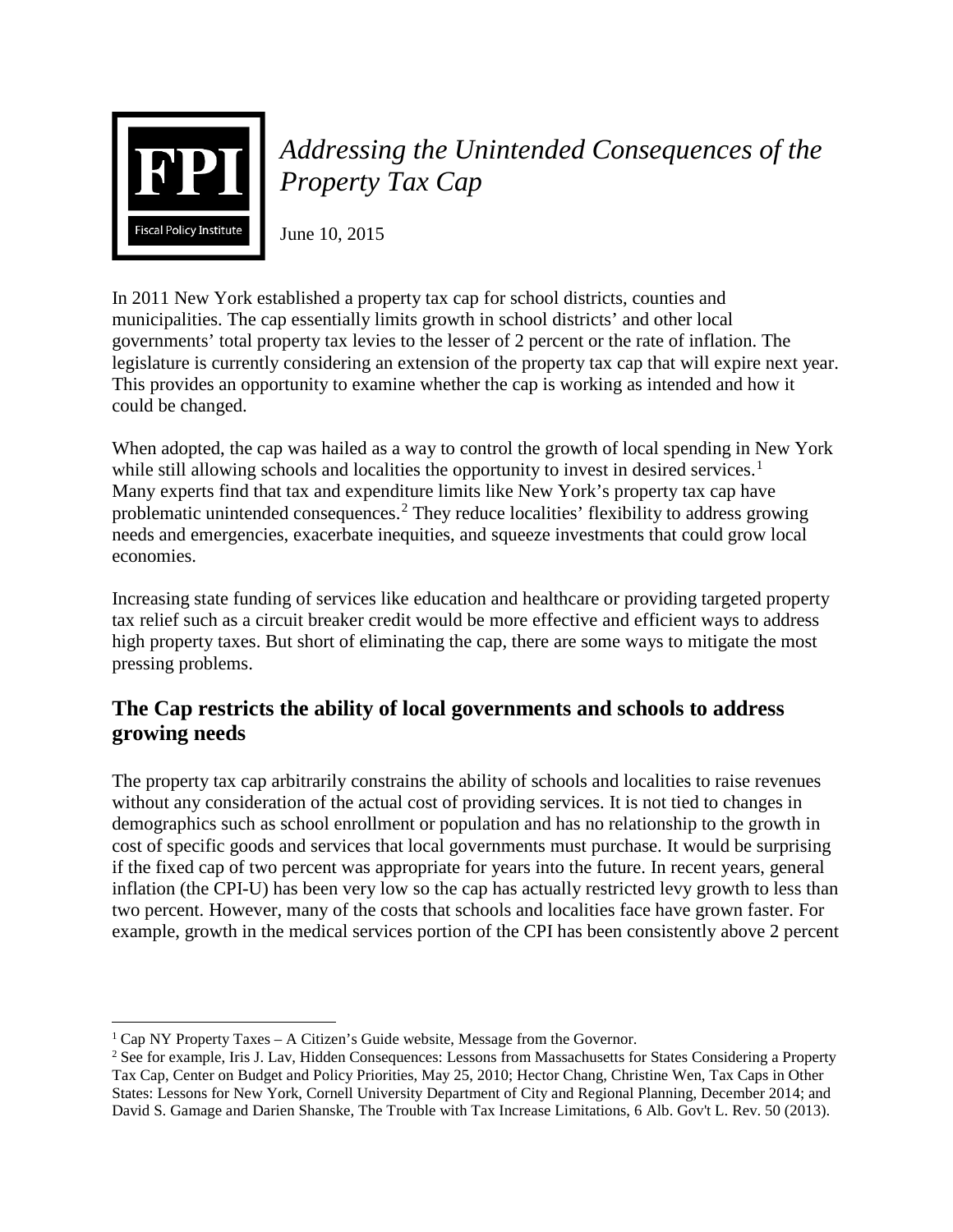and the Employment Cost Index<sup>[3](#page-1-0)</sup> is projected to grow between 2.5 and 3.3 percent according to the Congressional Budget Office.<sup>[4](#page-1-1)</sup>

If no changes are made to the cap, local resources for services like education, infrastructure and healthcare will be dramatically squeezed next year. Inflation, as measured by the Consumer Price Index, is projected to be flat between 2014 and 2015 according to the FY 2015-16 Financial Plan. This would mean that schools would have no additional property tax revenue to fund 2017 budgets. And the CPI for the localities' fiscal year may actually decline if current trends continue. This would likely result in diminished local services in communities across the state.

- The cap should allow at least 2 percent growth in the base property tax levy without regard to changes in the Consumer Price Index in order to allow local governments and schools to plan for at least a minimum level of revenues. The CPI or another more appropriate cost index could be used to adjust the 2 percent upward in future years if higher levels of inflation return.
- The cap should be adjusted for costs related to increased enrollment in schools by including a student growth index that is similar to the tax base growth factor. This change would be especially beneficial to school districts that are expanding such as Yonkers, Central Islip, Buffalo, Roosevelt and Westbury.
- New York should allow more carryover of unused space under the cap. Allowing a district to apply unused space under the limit would provide more flexibility for schools and localities to address unanticipated needs in future years while still restraining growth over time. Not allowing this type of carryover could have the perverse effect of encouraging districts to levy up to the cap each year in order to retain the ability to use the maximum levy if needed in the future. Other states with limits include this type of provision. For example, New Jersey schools are allowed to "bank" any carryover for three years and Idaho jurisdictions can recapture amounts permitted but not used in prior years.

## **Improve ability to cope quickly with emergencies and changing circumstances**

The property tax is the major source of local revenue for schools, counties, cities, towns and villages in New York. It accounts for two-thirds of local tax revenue outside of New York City. In school districts outside of New York City, property taxes make up 85 percent of tax revenue. As a result, an arbitrary limit on the amount that can be raised reduces localities' ability to respond to unexpected events such as the damage to or destruction of bridges, roads, buildings and other municipal infrastructure from natural disasters or from an especially tough winter like the last one. The cap should be adjusted to allow localities to raise the revenue needed to address these types of emergencies without crowding out other ongoing services.

l

<span id="page-1-0"></span><sup>&</sup>lt;sup>3</sup> The Employment Cost Index measures growth in private sector salaries and benefits. In order to attract and retain qualified employees a local government must offer competitive salary increases.

<span id="page-1-1"></span><sup>4</sup> Budget and Economic Outlook: 2015 To 2025, Congressional Budget Office, January 2015.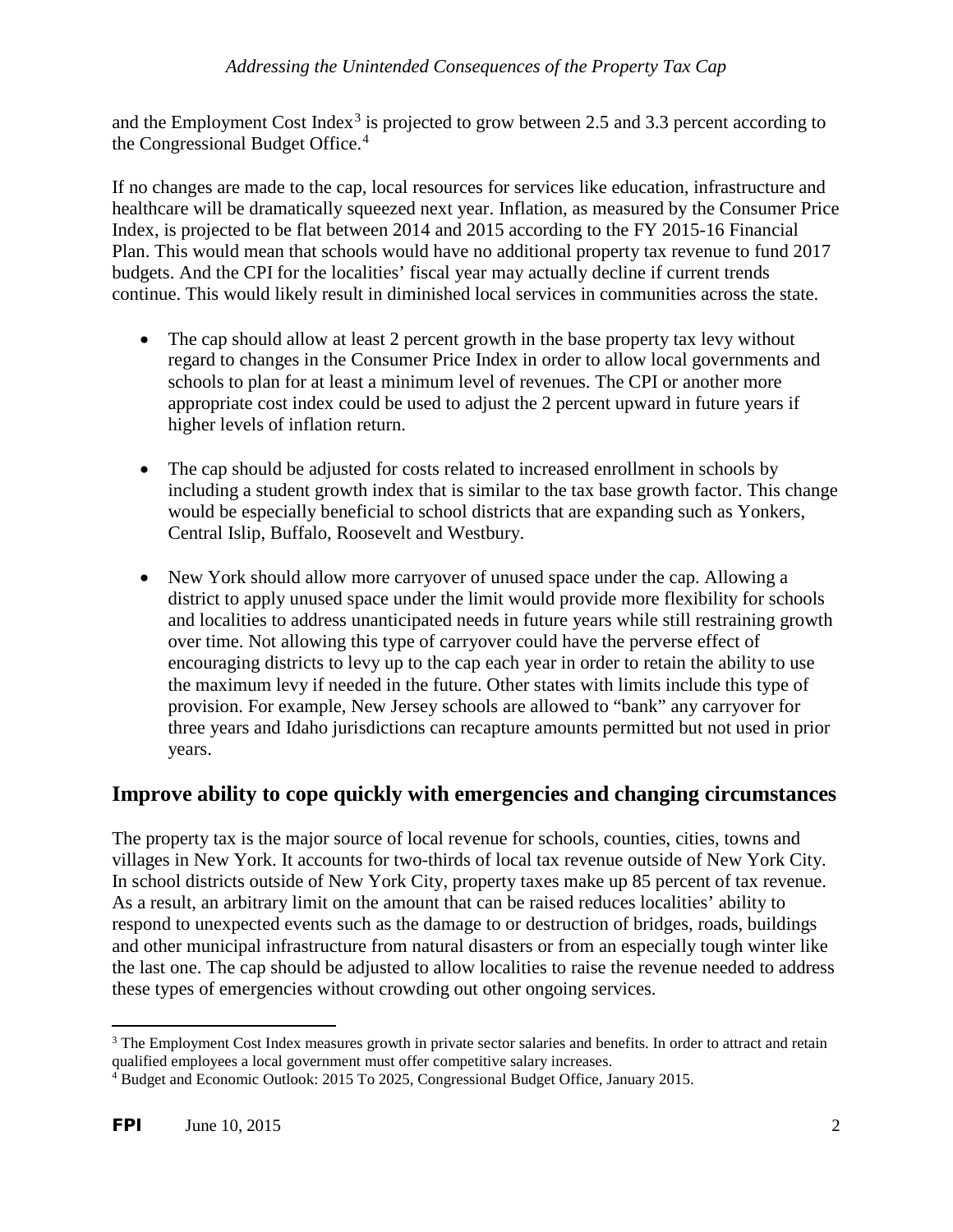#### **Increase flexibility in ways that avoid exacerbating wealth inequities**

The property tax cap can be exceeded though a vote of localities' governing bodies or a vote of the electorate in the case of schools. Both of these require super majority (60 percent) approval. These requirements serve to exacerbate disparities in access to quality schools and local services. Wealthier communities are more likely to approve cap overrides. Low-need and average-need school districts in New York were more than twice as likely to override the tax cap.<sup>[5](#page-2-0)</sup> A similar pattern was seen in Massachusetts which has decades of experience with a property tax cap.<sup>[6](#page-2-1)</sup>

The override provisions could be modified in the following ways:

- The cap should be amended to allow for a simple majority override. Most states with levy limits that allow overrides by a vote of the electorate require that only a simple majority of the voters agree to exceed the limit. This includes Massachusetts and Pennsylvania.[7](#page-2-2)
- The state should not penalize school districts as harshly as it does if an override attempt fails. The override procedure could be modified so that the fallback in the case of disapproval is not a levy freeze. For example, voters could be given a choice between a basic budget based on a cap-compliant increase in the levy and one that relies on a greater property tax increase. The basic budget would be the fallback if the higher one is not approved.
- The understandable reluctance of high need/low wealth localities to override the property tax cap highlights the importance of directing additional state aid to these jurisdictions through wealth and need-based formulas such as Foundation Aid and local government revenue sharing.

#### **Increase flexibility for spending on economic development for all types of localities**

Capital improvements require short-term spending to bring long-term improvements to the quality of life of schools and localities and the local business climate. The design of the cap acknowledges the need to give schools the flexibility to make these investments when needed but it does not go far enough. Expenses related to capital improvements for local governments and for BOCES are not excluded from the cap calculation.

• The cap should be changed to exclude the capital improvement expenditures of local governments such as infrastructure investments intended to enhance the economic

<span id="page-2-0"></span> $\overline{\phantom{a}}$ <sup>5</sup> Three Years of the Tax Cap – Impact on School Districts, New York State Office of the Comptroller, February 2015.

<span id="page-2-1"></span><sup>6</sup> Iris J. Lav, Hidden Consequences: Lessons from Massachusetts For States Considering a Property Tax Cap, Center on Budget and Policy Priorities, May 25, 2010.

<span id="page-2-2"></span><sup>7</sup> Lincoln Institute of Land Policy, Significant Features of The Property Tax, State Summaries, 2013.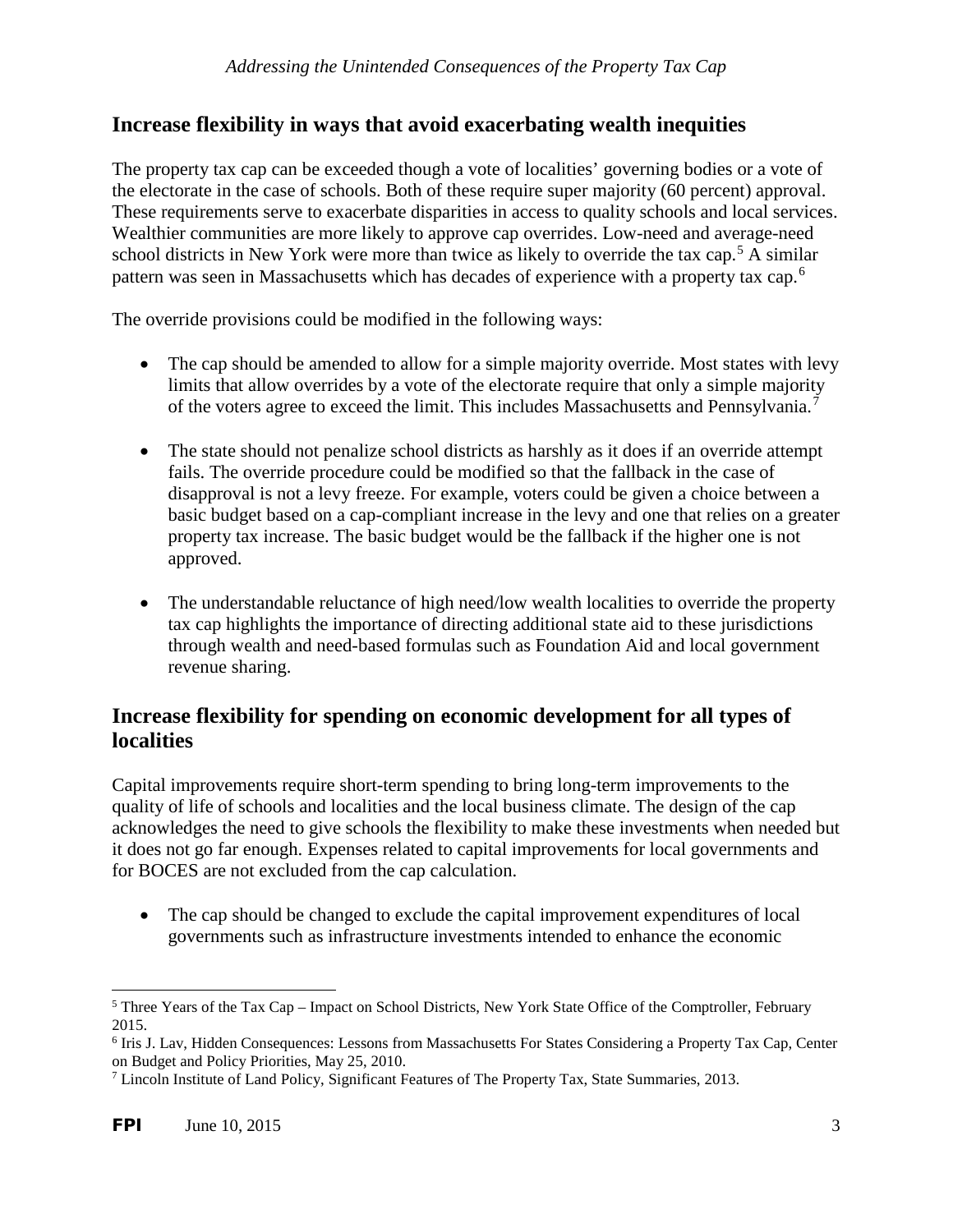development capacity of a community like improvements to municipal water, sewer, or transportation systems.

• The school exemption for capital improvements should be expanded to include school district costs for improvements to BOCES facilities.

## **Additional technical corrections are also needed**

A few years of experience with the property tax cap has revealed some technical corrections that would make administering the cap more efficient and better reflect the intended purpose. For example, the exclusion for court orders and judgements should be expanded to include situations where a major property owner successfully challenges an assessment.

## **More time and analysis are needed to evaluate and modify the Cap before considering making it permanent**

The Governor's 2015 report on the Property Tax Cap declares that the cap has brought "Results. Success. Savings."[8](#page-3-0) But there has not been enough time to know the real effects of the cap on either property tax levels, service provision, the state budget, or the state economy.

The rate of growth of property taxes since the cap was instituted *is* lower than in the past few decades but there is no clear evidence that the cap is the only (or even the major) cause of that change. There are a number of factors that suggest otherwise.

For example, the slowdown in growth in property taxes began before the property tax cap was put in place. The Comptroller noted, "This moderation reflects the residual effects of lost property values since the housing market collapse, as well as responsiveness to citizen concerns over the high tax burden even before the property tax cap law was enacted", in the 2014 Annual Report on Local Governments.<sup>[9](#page-3-1)</sup> Part of the decrease is no doubt the result of the fact that inflation is currently considerably less than it was in many pre-cap years. The average increase in the New York area CPI between 2000 and 2010 was 3 percent annually while the New York area CPI has increased only 1 percent per year since  $2012$ .<sup>[10](#page-3-2)</sup>

In addition, state aid (while still inadequate) has begun to recover from the steep cuts of the recessions of the 2000s. This reduces upward pressure on the property tax. In order to preserve services, local governments often respond to state aid cuts by raising local property taxes.<sup>[11](#page-3-3)</sup>

l

<span id="page-3-0"></span><sup>8</sup> New York State Property Tax Cap: Results. Success. Savings. 2015 report, Office of Governor Andrew M. Cuomo.

<span id="page-3-1"></span><sup>9</sup> Office of the New York State Comptroller, 2014 Annual Report on Local Governments, Division of Local Government and School Accountability, January 2015.

<span id="page-3-2"></span><sup>&</sup>lt;sup>10</sup> Fiscal Policy Institute calculation of Bureau of Labor Statistics data on CPI-U for New York, Northern New Jersey, and Long Island.

<span id="page-3-3"></span><sup>11</sup> Rajashri Chakrabarti, Max Livingston, and Joydeep Roy, Did Cuts in State Aid During the Recession Lead to Changes in Local Property Taxes?, Federal Reserve Bank of New York, Staff Report No. 643, October 2013.